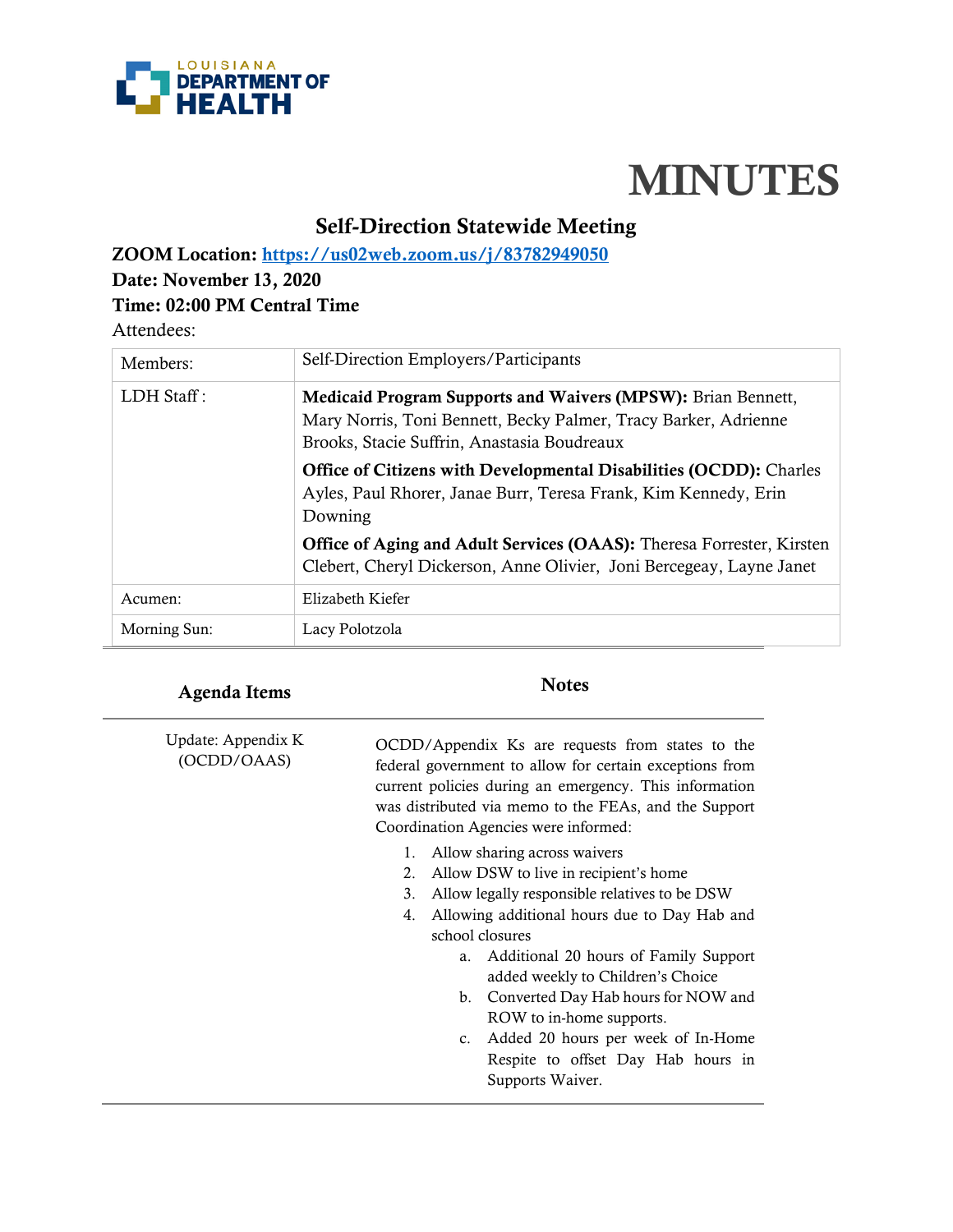

 $\overline{\phantom{a}}$ 

5. Exemptions for OCDD will end on 12/31/2020.

OAAS/Kirsten – The OAAS Appendix K COVID-19 documents expire 1/26/21. The specific OAAS exceptions for Self-Direction participants were stated at the last Self-Direction Statewide meeting and nothing has changed since that last meeting. We are still waiting to hear if CMS will extend the end date for the Appendix K documents.

| Hazard Pay<br>(OCDD/OAAS)                                              | OCDD/Kim Kennedy reported on the Appendix K<br>exceptions that allows for hazard pay. DSWs can receive<br>an additional \$2.00 an hour when working with a<br>participant who has COVID-19 or if the participant resides<br>with a person who tests positive for COVID-19. Recently,<br>LDH received approval to reimburse DSWs for hazard<br>pay. The hazard pay will be retroactive to March 21, 2020.<br>Retroactive payment only will apply if the COVID-19<br>situation was reported to the support coordinator by the<br>participant or the SD Employer. Going forward, LaSRS<br>will be updated with COVID-19 information, once<br>reported to the SC by the participant/SD Employer. SC<br>will enter hazard pay request in LaSRS and will notify the<br>FEA of approval for the hazard pay. SRI will release PA<br>for hazard pay to FEA. More details are forthcoming in a<br>memo that will be sent to SD Employers by the FEAs.<br>This memo was sent out 11/18/20 by Morning Sun and<br>Acumen. |
|------------------------------------------------------------------------|--------------------------------------------------------------------------------------------------------------------------------------------------------------------------------------------------------------------------------------------------------------------------------------------------------------------------------------------------------------------------------------------------------------------------------------------------------------------------------------------------------------------------------------------------------------------------------------------------------------------------------------------------------------------------------------------------------------------------------------------------------------------------------------------------------------------------------------------------------------------------------------------------------------------------------------------------------------------------------------------------------------|
|                                                                        | OAAS/Kirsten Clebert - OAAS and OCDD worked on a<br>joint memo regarding Hazard Pay for Self Direction<br>OAAS and OCDD are following the same<br>participants.<br>policy/procedures for hazard pay. The only difference<br>between OAAS and OCDD is who can and cannot be paid<br>for hazard pay as a DSW.                                                                                                                                                                                                                                                                                                                                                                                                                                                                                                                                                                                                                                                                                                  |
| <b>OCDD Self-Direction Manual</b><br>Update (OCDD)                     | OCDD/Janae Burr reports final edits are being made and<br>suggestions previously received<br>from<br>some<br>SD<br>stakeholders group will be included.                                                                                                                                                                                                                                                                                                                                                                                                                                                                                                                                                                                                                                                                                                                                                                                                                                                      |
| Electronic Visit Verification<br>(OCDD/OAAS/Fiscal Employer<br>Agents) | Brian Bennett, Section Chief, Program Support and<br>Waivers stated that CMS will not recognize electronic<br>timesheets as an EVV option. There are three options in<br>Louisiana that CMS has approved: 1. FOB (fixed object)<br>2. Landline Phone 3. Internet Application In order to help                                                                                                                                                                                                                                                                                                                                                                                                                                                                                                                                                                                                                                                                                                                |